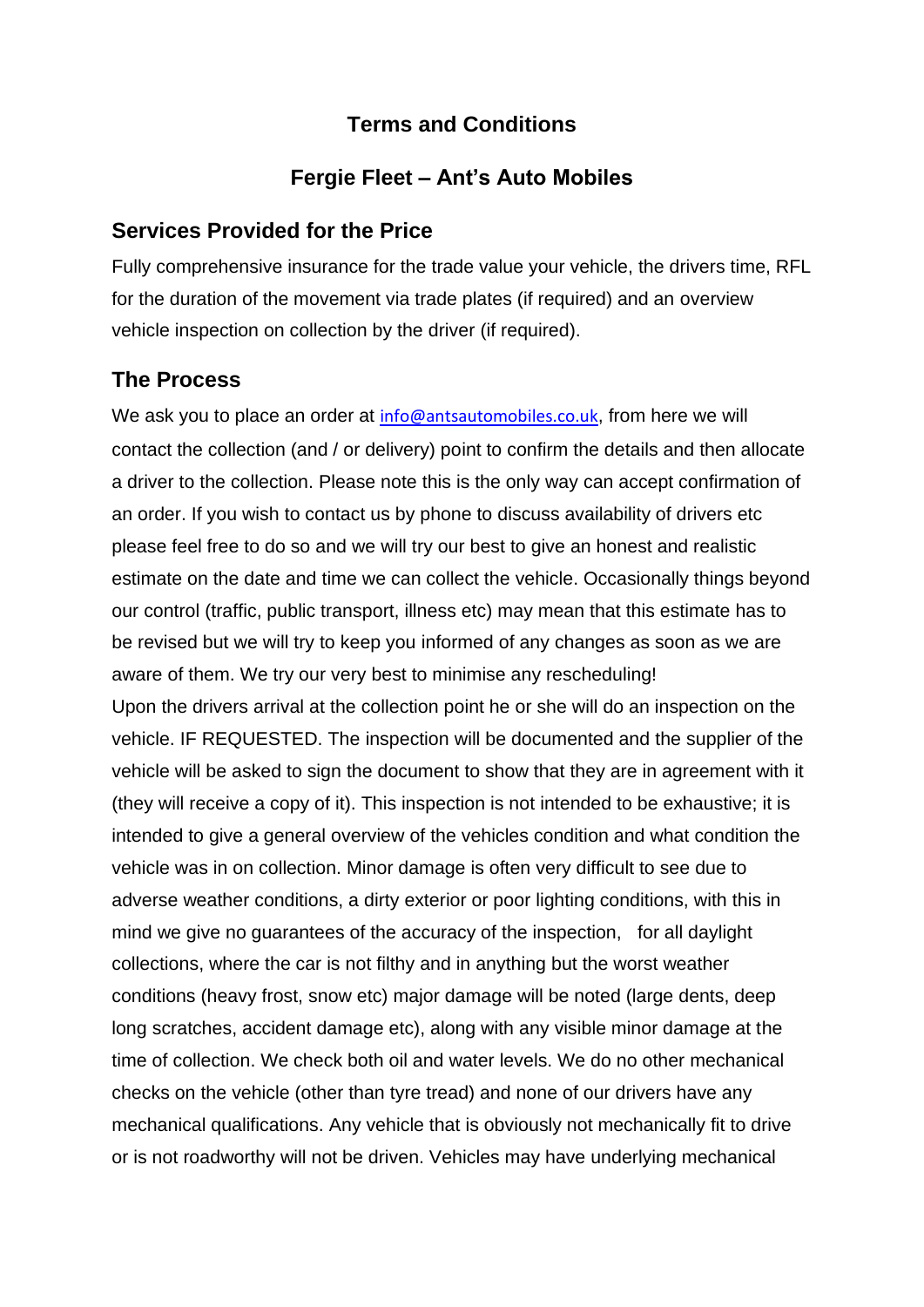problems on collection, these may become apparent on route and if so we will inform you as soon as they do become apparent, however we give no guarantees on the mechanical condition of the vehicle when it leaves site or when it reaches its destination and will under no circumstances be held responsible for any vehicle that breaks down (for any reason) on route. All vehicles must have a valid MOT certificate. All vehicles must be roadworthy and have no obvious reason to fail an MOT .If you wish to have a thorough mechanical and/or bodywork inspection done; we would advise contacting a motoring organisation (RAC or AA) prior to Ant's Auto Mobiles collecting the vehicle. Once our inspection has been done the driver will move (via driving or transporting) the vehicle to its destination via the fastest route using HERE Maps. The route taken may differ from the mileage we charge, for several reasons, firstly traffic conditions – we are equipped with Satellite Navigation equipment that will keep us informed of traffic conditions on route and will avoid any delays. Occasionally, the driver may take the vehicle home. This is to get an early start the following day – often a vehicle will be delivered early the morning after collection. This is often the only way to get a job done, especially if it is a long distance job. This may occasionally incur a small amount of extra miles and hence a small amount of additional fuel, which we feel is a much better option than charging for overnight accommodation after delivery of the vehicle. The driver will keep Ant's Auto Mobiles and the customer informed of any problems that may occur on route. Upon delivery, the receiver of the vehicle will be asked to inspect the vehicle and to sign the inspection report to note their agreement with condition of the vehicle (the receiver of the vehicle will receive a copy of the report). Please note that if the receiver chooses not to inspect the vehicle at delivery (or refuses to sign for the vehicle, or signs 'UNCHECKED') then Ant's Auto Mobiles cannot, and will not enter into any subsequent disputes regarding damage that may have occurred on route....but may also have occurred 'post' delivery. Ant's Auto Mobiles will then send you an invoice for the movement which you should receive within 1 week of the movement date, IF REQUESTED. We give an absolute maximum of 28 days credit from the date of the vehicle movement and reserve the right to charge interest on any late paid invoices.

We can also provide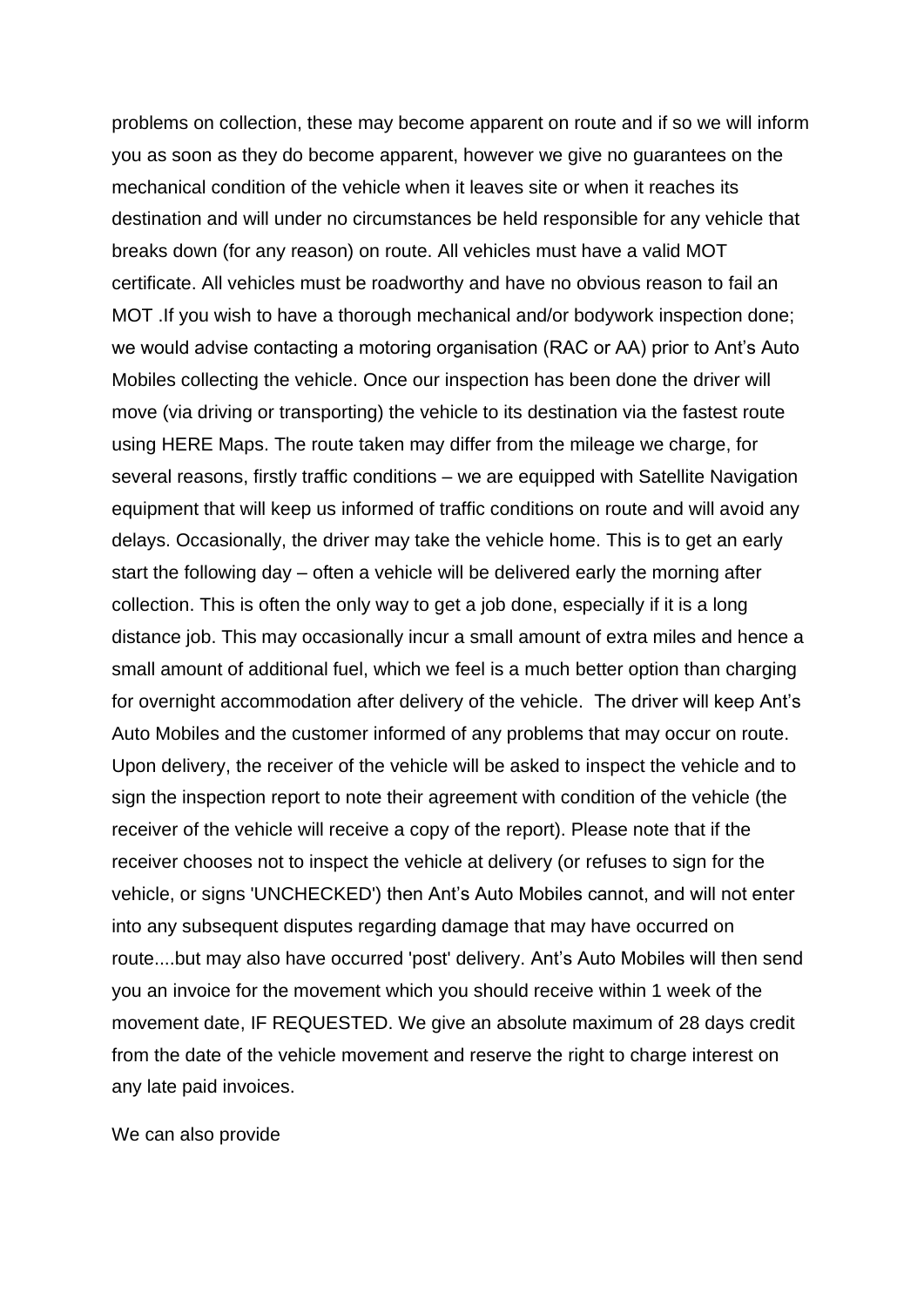- Transport of New and Used, Passenger Cars, Vans
- Port / Compound to Retailer
- Plant clearance to ports of exit
- Corporate deliveries
- Retailer returns to compound / port / plant
- Retailer to Retailer transfers
- Auction collection and delivery
- Body shop collection and delivery
- Demonstrator collection and delivery
- Valeting
- Vehicle assessment and appraisals
- Efficieny
- Accuracy
- Thorough
- Professional
- The Highest of Customer Service.

## **Services not Included within the Price**

- Do extensive bodywork checks on collection or delivery. A general overview of the vehicles cosmetic condition is given on our Inspection Report
- Do extensive mechanical checks on collection or delivery (limited to oil, water and tyre tread).
- Get involved with describing a vehicle to the receiver. We assume that the supplier has described the vehicle accurately to the receiver and the receiver is either happy with the description (i.e. happy to buy unseen), has seen pictures of the vehicle and is happy to purchase without physically seeing the vehicle or has seen the vehicle in person and simply wants Ant's Auto Mobiles to collect and deliver it. Any problems with the description of the vehicle should be taken up with the supplier and will NOT be entered into by Ant's Auto Mobiles
- Recover broken down vehicles (other than break downs on route for which charges will apply).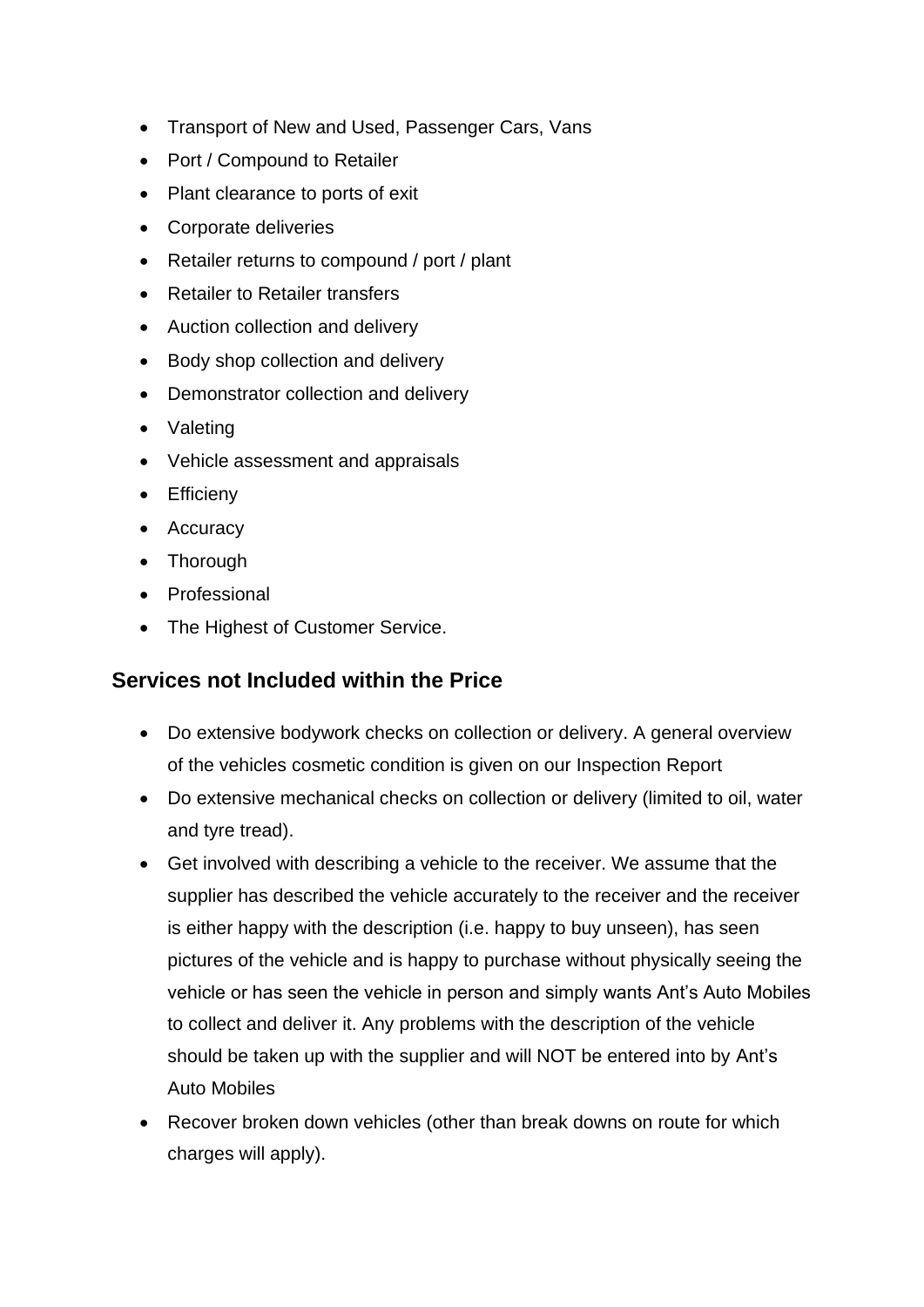- Pay for vehicles on a customer's behalf. It is your responsibility to pay for any vehicles you wish us to collect on your behalf
- Handle cash on a customer's behalf. We are not insured to carry cash and will not under any circumstances carry cash on a customer's behalf
- Deliver anything other than vehicles. We cannot drop anything off "on route" as trade plate rules do not allow us to carry a "load!" Also we simply NEVER have time (See Below –Delays)
- Make judgements on a vehicle. It is up to you to decide prior to us collecting the vehicle if the vehicle is 'good' or 'bad'. See above point re "describing a vehicle to the receiver"
- Move a vehicle as a "freebie" or as a favour. All vehicles Ant's Auto Mobiles are asked to move (no matter what the distance or how "convenient" the vehicle may be) will be charged for in full with a minimum charge that applies at that time.
- Prep a car on your behalf. It is your responsibility to prep a vehicle to whatever level you (or your customer) require it prepared to. Any complaints from your customer regarding this issue will be directed to you. Please note: we are also NOT responsible for correcting any problems caused by lack of prep that you may have with your customer or vice versa
- Fill in paperwork on your behalf. It is your responsibility to fill in dealership or finance paperwork etc. We may get the paperwork signed for you but cannot fill it in for you.
- Waiver charges. Any charges we incur in the process of moving the vehicle will be passed on to you. Commonly these include, but are not limited to: fuel, toll charges, oil (if required), and drivers waiting time (anything over ½ an hour on collection or delivery), aborted jobs (jobs not available within 1 hour of the driver arriving to collect the vehicle, breakdowns, etc), and expenses to recover or repair a vehicle.
- Give over 28 day's credit. We ask for full payment (including any expenses incurred) within 28 days of the movement date. If payment is not received within 28 days of the movement date we may add interest to the outstanding balance.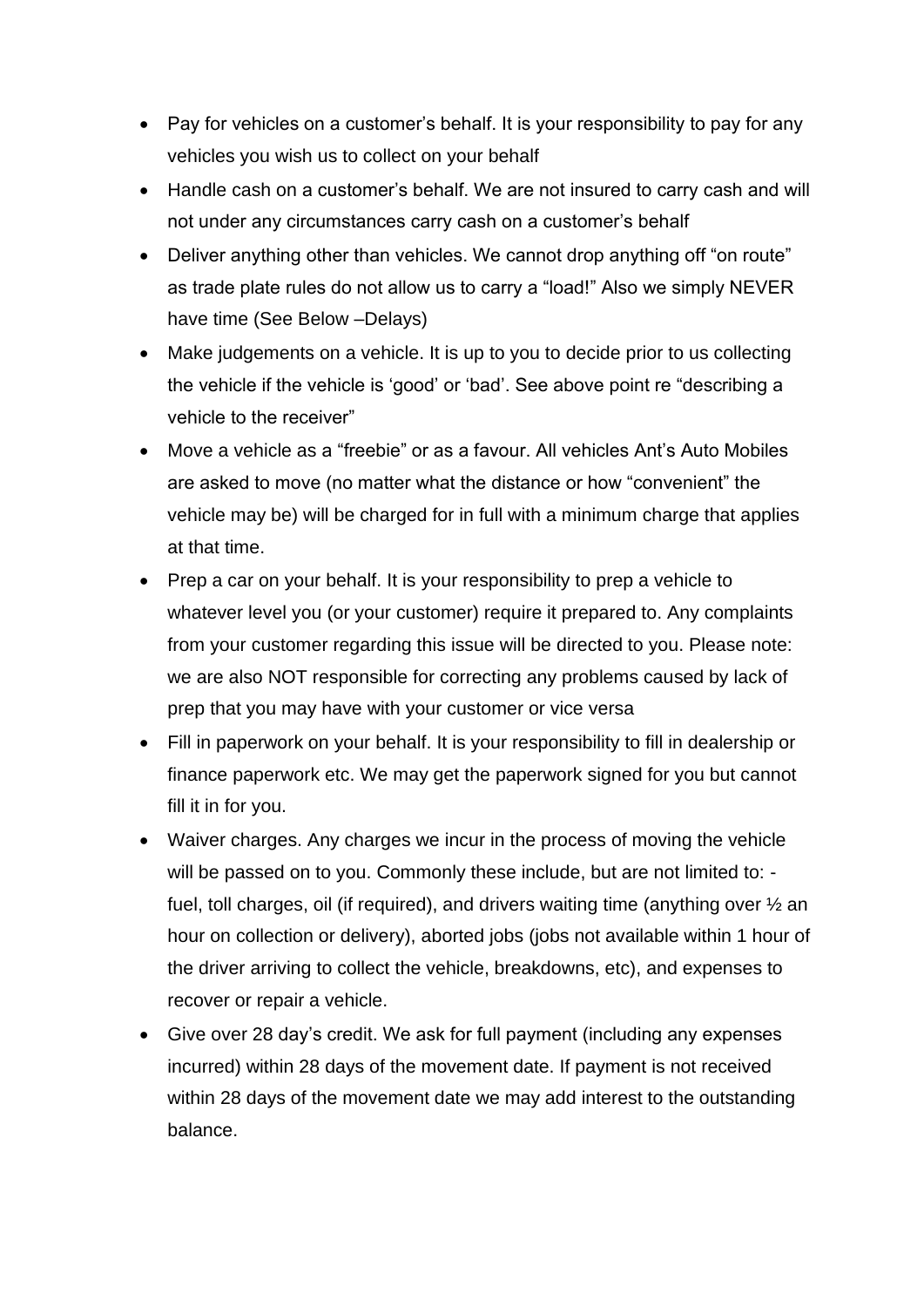- Check Electrical components. We do no checks on the "working order" of any electrical components of the vehicle (for example stereo, entertainment or Sat Nav system). We are also not responsible for the electrical condition of the vehicle (on collection or delivery) or any electrical malfunction of the vehicle, its components or devices while the vehicle is on route
- Repair or Restore Vehicles. We can do no "work" on vehicles while they are in our custody. We may however; get a vehicle repaired (by a qualified mechanic) or get it recovered to a garage via your recovery agent (or via the RAC – a minimum charge will apply if Ant's Auto Mobiles recover a broken down vehicle). You will be responsible for any costs incurred. These costs may include waiting time, fares, accommodation or aborted job charges.
- Store Vehicles. We have no vehicle storage facilities (other than over night or over weekend)
- HPi Vehicles. If you require an HPi report you must do this before Ant's Auto Mobiles collect the vehicle and preferably before asking Ant's Auto Mobiles to collect the vehicle. Ant's Auto Mobiles take no responsibility for vehicles that are moved that have outstanding finance, undisclosed category damage (e.g. written off and repaired), have been reported stolen and or any other HPi issue that become apparent.
- Collect any vehicle without checking it is ready and payment has cleared.

## **Common Problems**

• **Delays**

Delays fall in to 2 main categories (avoidable and unavoidable) and can have very costly consequences. If a driver gets delayed he or she may not get the car at or before the allotted time and hence may not get to where he or she is going. This means paying fares to get him or her to their next job, fares home or a nights' accommodation. If the delay was unavoidable Ant's Auto Mobiles will shoulder the cost, however for all avoidable delays we will pass the costs on in the form of waiting time or an aborted job to our customers. We do try very hard to be as accommodating, understanding and fair as possible but please remember that we also need to make a living and must draw the line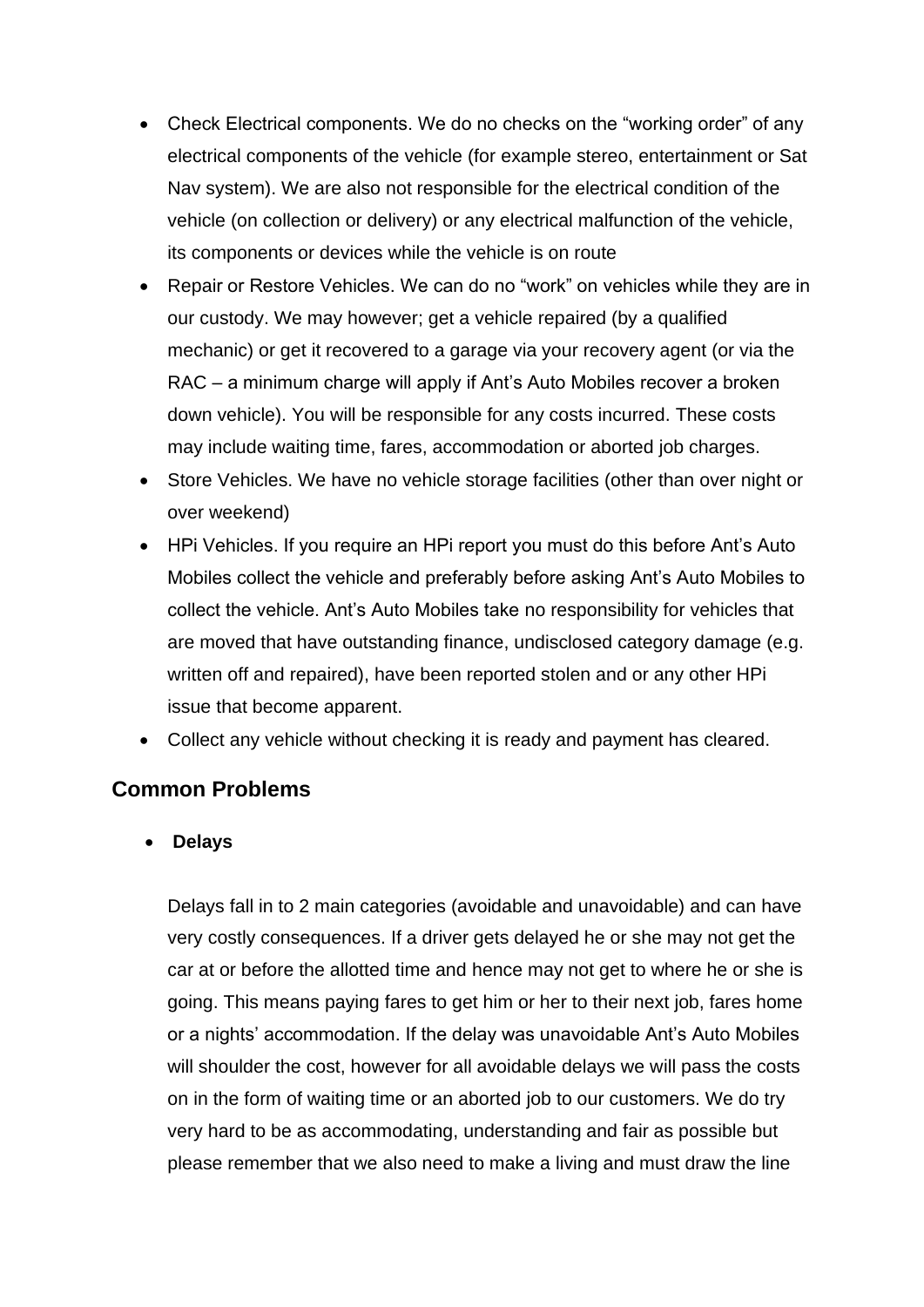somewhere. Avoiding delays benefits everyone, customers get cars delivered on time, drivers get home earlier, get paid more and do more deliveries, and Ant's Auto Mobiles keep costs down and hence prices down.

#### **Unavoidable Delays (Costs Absorbed By Ant's Auto Mobiles)**

Traffic and public transport delays are the 2 main unavoidable delays we have to deal with. We do our utmost to minimise these delays by using satellite navigation systems with traffic avoidance systems on them and by keeping as up to date as possible with traffic situations and with public transport problems and trying to find alternative routes if necessary.

#### **Avoidable Delays (Costs Passed on to Customers)**

The main avoidable delays are; the delay that drivers have on collection of a vehicle (most commonly at showrooms and at auctions). While we understand that it will take some time to get the keys, locate the vehicle and sort out documents we really do think that ½ an hour is more than enough time to do this, for this reason we will start to charge waiting time if the driver is kept waiting for over  $\frac{1}{2}$  an hour. If the driver is kept waiting over 1 hour the job will be aborted.

Delays involving payment for vehicles. This is very common and so easily avoided. Please simply check that funds have cleared with supplier of the vehicle before Ant's Auto Mobiles arrive to collect the vehicle. It is also a very good idea to obtain an email to this effect (with a contact name and mobile number for the person confirming that the payment has cleared). This is due to some dealerships not being able to log into banking details after the admin department has gone home (usually 5pm but sometimes earlier). Email confirmation of payment will avoid this situation. If Ant's Auto Mobiles arrive and the vehicle is not paid for it will become an aborted job immediately as we can never accurately estimate when payment will clear in the suppliers account.

We also experience delays when a vehicle is not at the specified location or is simply not ready, in valet or the workshop, or paperwork has not been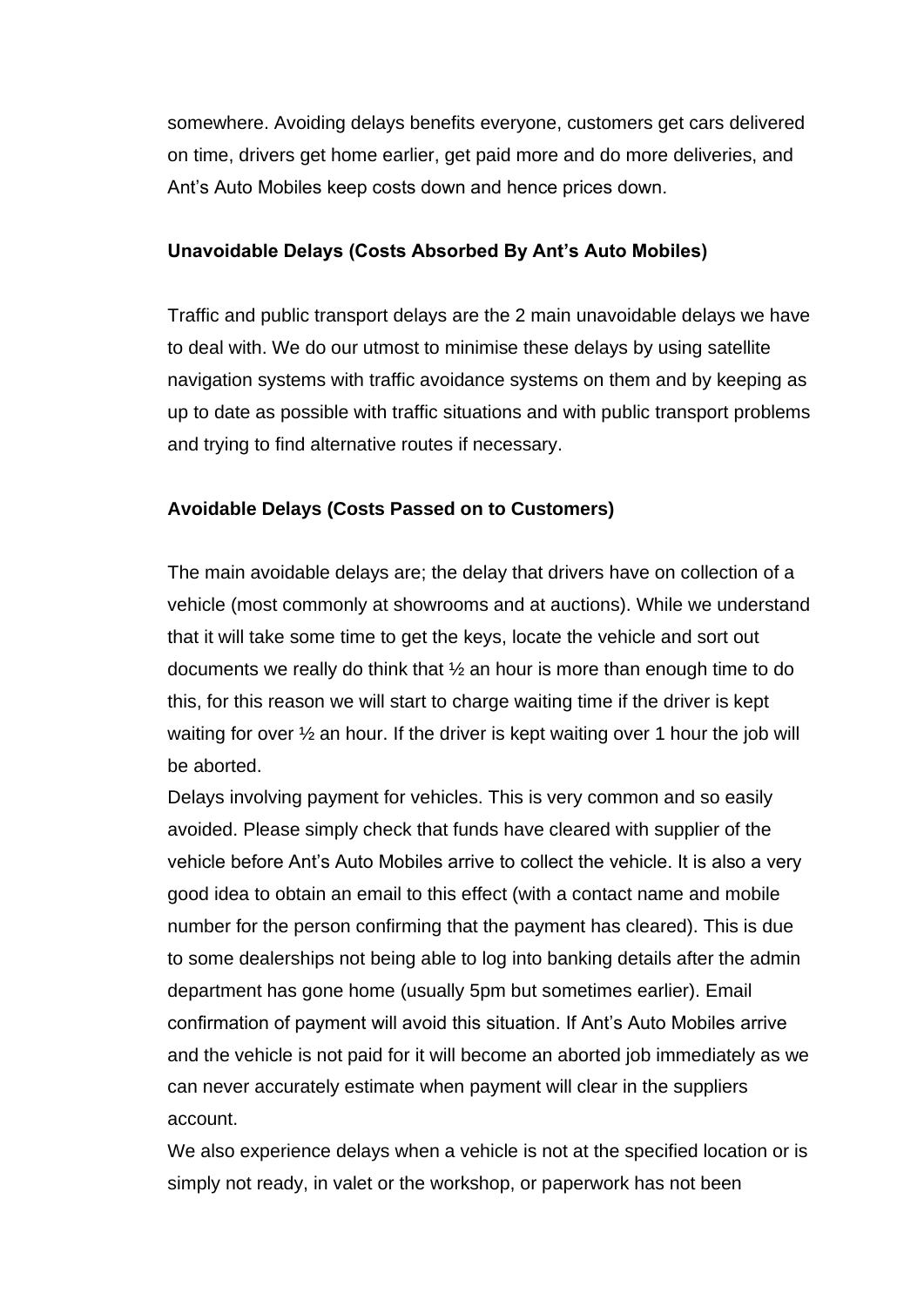completed on the vehicle. All the above issues can be easily avoided – check with the dealership if the vehicle is "ready to roll", is "on site" and check that all necessary paperwork has been completed before Ant's Auto Mobiles arrive to collect the vehicle

#### • **Breakdowns**

Any vehicle that breaks down on route can be recovered by Ant's Auto Mobiles (via the RAC's recovery service), however we do charge a fee for each use of this service and we also charge for waiting time from the time of the breakdown to the time recovery takes place at £15 per hour. The movement will of course still be charged for in full (irrespective of where the vehicle is recovered to). If the vehicle is recovered then repaired and Ant's Auto Mobiles are subsequently asked to move the vehicle again, this will be classed as a separate job and will be charged as a separate job. Any fuel that has already been put in the vehicle will still be charged for. Please note that we take absolutely no responsibility for mechanical dysfunction, electrical dysfunction, tyre or glass damage that occurs on route. Nor will Ant's Auto Mobiles enter into any correspondence regarding vehicles that have been badly or miss-described by the seller.

#### • **Aborted Jobs**

If a vehicle is unavailable for any reason or if the driver is kept waiting an excessive amount of time on collecting the vehicle (over 1 hour) the job will be aborted. You will be charged in full for the movement and for any costs incurred by Ant's Auto Mobiles that are directly attributable to the aborted job. These include the driver's fares to his next job or home, overnight accommodation, waiting time and vehicle recovery charges. Aborted jobs are as follows:

- Vehicle not at specified location
- Vehicle not available (for any reason) or not paid for on specified date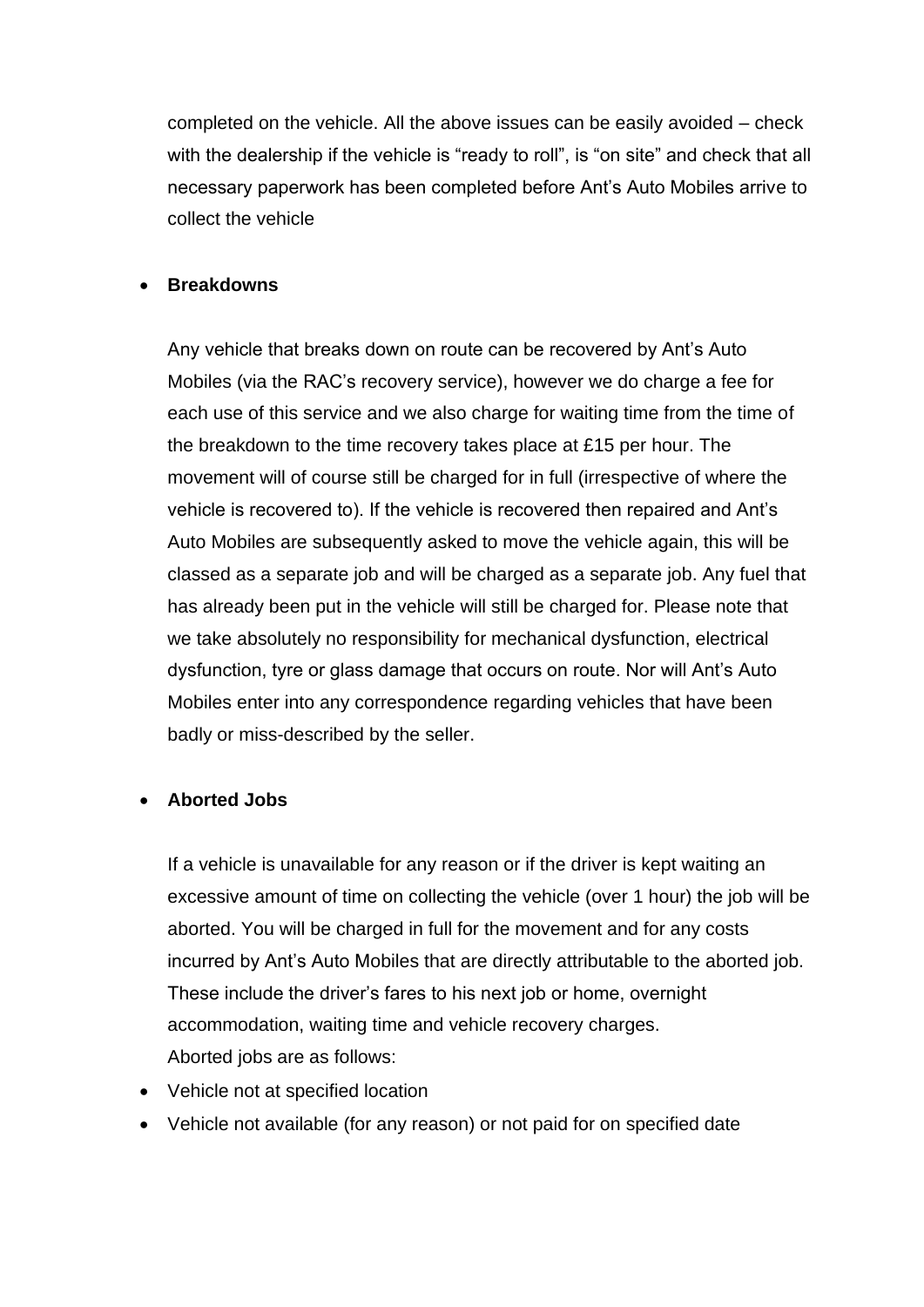PLEASE NOTE: ALL VEHICLES MUST HAVE A VALID MOT AND BE IN A ROAD WORTHY CONDITION! If, on collection this is not the case, the job will be aborted.

#### • **Waiting Time**

Any delays over ½ an hour on collection or delivery will be charged at £15 per hour (or part thereof) and the job may be aborted if the delay is in excess of 1 hour. We also charge waiting time for break downs from the time of the break down to the time of recovery. If a very excessive delay occurs (over 1 hour) the job may become aborted. The charge is made due to the delay in the driver's time and the effect of the amount of scheduled jobs the driver needs to complete.

#### • Routes

Routes are calculated using a range of maps, including HERE and Google. However it is not always possible to stick to a route due to variations in traffic conditions. Vehicles that are scheduled to be delivered the day after collection may be taken home for the night where they will be securely parked in an off road location, for these reasons the mileage driven and the mileage charged may vary.

#### • Cancelled Jobs

A job may be cancelled free of charge by contacting Ant's Auto Mobiles within 24 hours of the pre-appointed movement date. If the job is cancelled after this point the job will become an aborted job. Any costs that Ant's Auto Mobiles have already incurred (e.g. booked advance train tickets) will be charged on to you.

#### • Vehicle Availability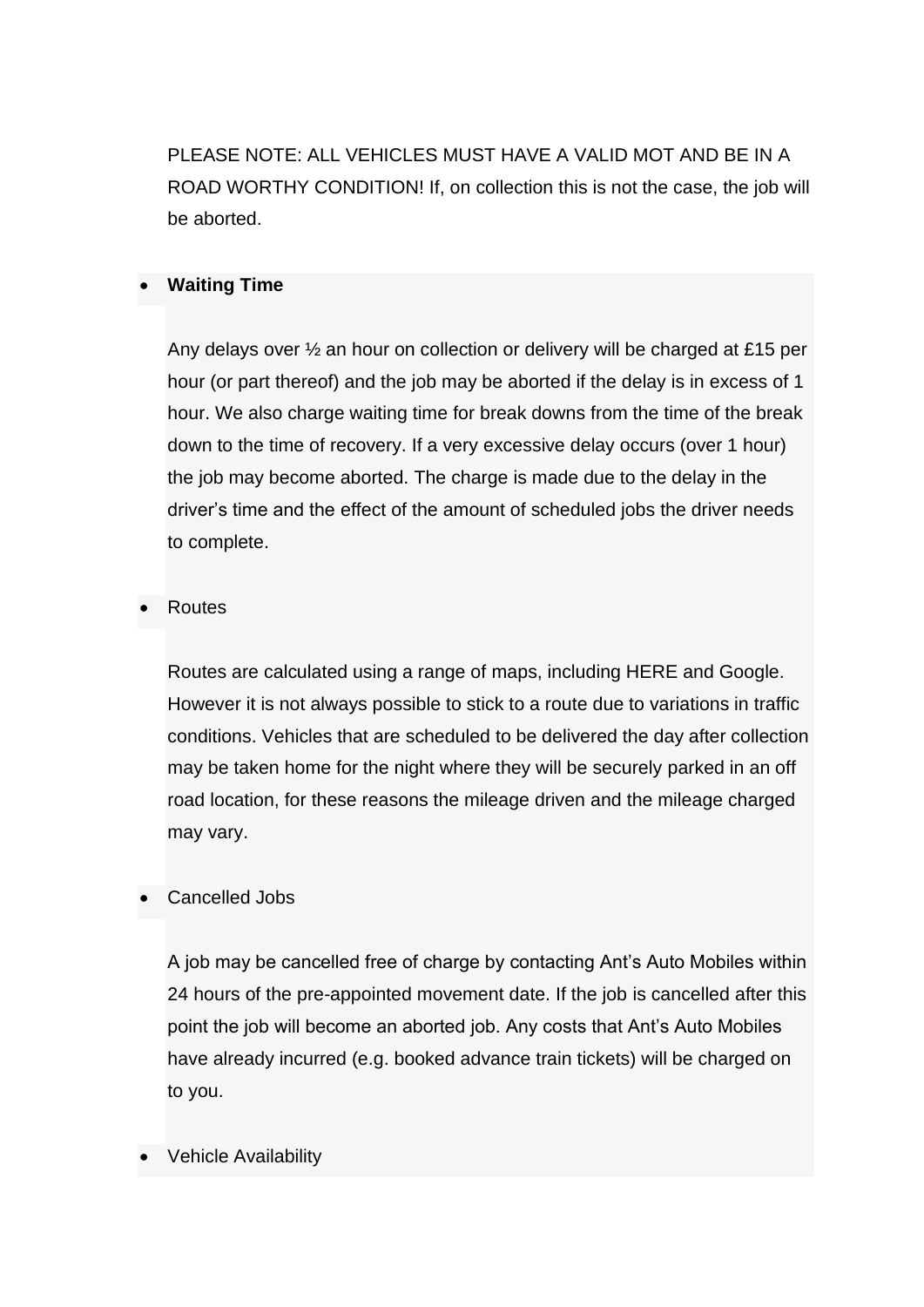All vehicles must be available between 9am and 5pm (for collection or delivery). We can often collect or deliver outside these times, where possible, but this is the minimum availability we require.

• Damage

Whilst every care is taken to inspect the vehicle thoroughly on collection, it is not always possible to note every instance of minor damage (such as small scratches, chips and dents), this is especially true in adverse weather and lighting conditions, on dirty vehicles or vehicles that may be covered in leaves, frost, snow, rain or any matter that may obscure an inspection. These conditions will be noted on the inspection report. We also expect customers to point out any known damage to us on collection of the vehicle. Failure to do so may invalidate the inspection report completely. Ant's Auto Mobiles will not be held responsible for any glass, tyre, electrical or mechanical dysfunction incurred during transit or for minor damage missed during the inspection of a dirty, frost covered, snow covered, leaf covered or wet vehicle.

Like most motor trade insurance policies our insurance does not cover punctures, glass damage or damage from road debris. This is deemed to be of no fault to Ant's Auto Mobiles as the damage would occur whoever was in charge of the vehicle.

**Insurance** 

All vehicles are covered to our current indemnity limit on a TRADE VALUE basis. They are insured by our insurers from the time the vehicle is physically collected to the time the vehicle is physically delivered.

• Vehicle Purchase

All vehicles must be paid for (where applicable) and funds cleared before the vehicle can be collected (unless the seller is happy to release the vehicle without payment). No vehicles will be collected without contacting the seller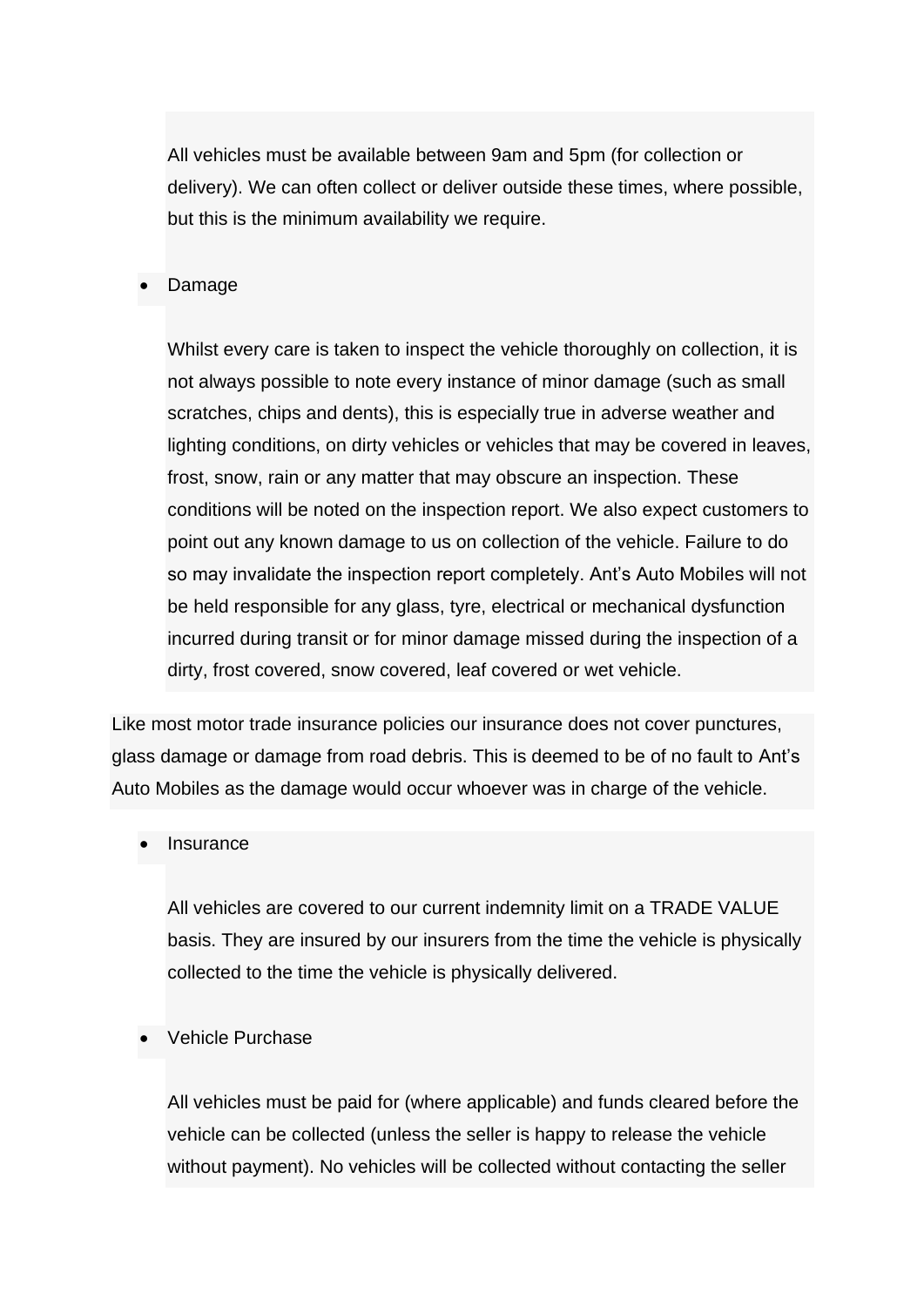first to check if the vehicle is definitely available for collection. A vehicle that cannot be released due to non payment will be aborted and charged for in full.

• Congestion Charging Zones, ULEZ and other environmental charges

Customers are responsible for paying any congestion charges for vehicles collected or delivered to a congestion charging zone. Ant's Auto Mobiles will endeavour to inform customers if this is the case but we cannot be held responsible for the charges (or for any fines incurred for non payment of the charges)

### Vehicle Payments

Ant's Auto Mobiles are not able, under any circumstances, to get involved with payment for any vehicle. The vehicle must be paid for by 3.00PM on the day before collection. If it is not paid for by 3.00PM on the day before collection it will not be planned for collection on the next day.

• Payments to Ant's Auto Mobiles

All invoices must be settled within 28 days of the movement date. Any discounts given are dependent upon this and will be discontinued if payment is made later than 28 days after the movement date. We also reserve the right to charge interest on late paid invoices.

If you are not an account holder you can pay for movements as you require them.

• Public Transport Recharges

Occasionally a taxi may be used to get to or from a location if the vehicle is collected from (or delivered to) a very remote location with little or no public transport to or from the location.

• Fuel